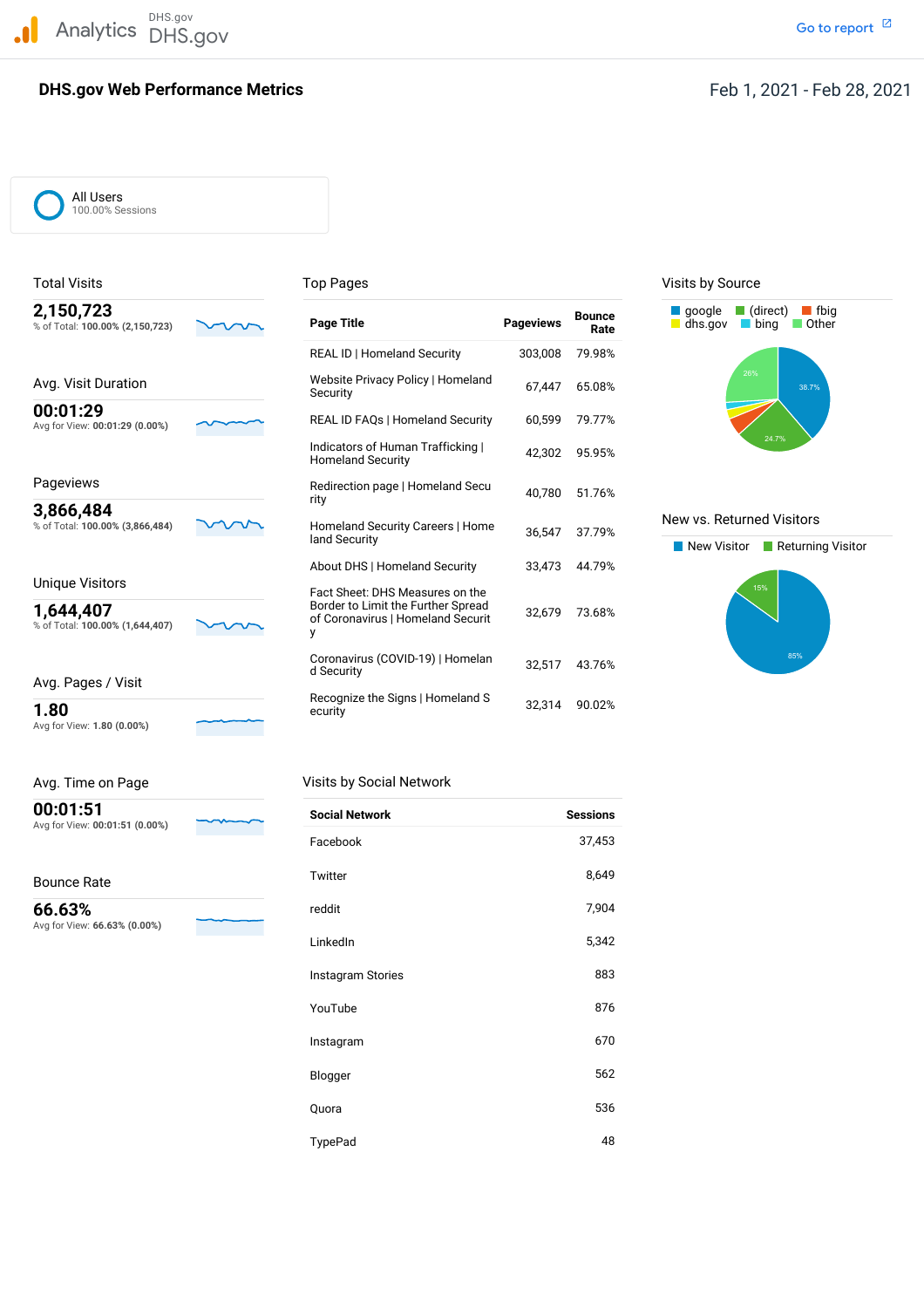DHS.gov Analytics DHS.gov and the contract of the contract of the contract of the contract of the contract of the contract of the contract of the contract of the contract of the contract of the contract of the contract of the cont

# **DHS.gov Search Performance Metrics Feb 1, 2021** - Feb 28, 2021

All Users 100.00% Sessions

| 2,150,723<br>% of Total: 100.00% (2,150,723) | <b>Search Term</b>      | <b>Total Unique</b><br><b>Searches</b> | Organic<br><b>Searches</b> | New Visitor<br>Returning Visitor |
|----------------------------------------------|-------------------------|----------------------------------------|----------------------------|----------------------------------|
|                                              | careers                 | 549                                    | 0                          | 15%                              |
| <b>Total Internal Searches</b>               | global entry            | 543                                    | 0                          |                                  |
| 64,672                                       | jobs                    | 364                                    | 0                          |                                  |
| % of Total: 100.00% (64,672)                 | real id                 | 221                                    | 0                          | 85%                              |
|                                              | forms                   | 215                                    | 0                          |                                  |
| <b>Total External Searches (Google)</b>      | Careers                 | 197                                    | 0                          |                                  |
| 671,473<br>% of Total: 31.22% (2,150,723)    | travel restriction<br>s | 191                                    | 0                          | Avg. Visits per Visitor<br>Other |
|                                              | case status             | 179                                    | 0                          |                                  |
|                                              | daca                    | 173                                    | $\mathbf 0$                | 19.1%                            |
|                                              | Mpp                     | 161                                    | 0                          | 9.7%                             |

Visits to DHS.gov Top Internal Searches by Search Term New vs. Returned Visitors





Top External Searches (Google - as reported)

| Page Title                                                                                                    | <b>Sessions</b> |
|---------------------------------------------------------------------------------------------------------------|-----------------|
| REAL ID   Homeland Security                                                                                   | 64.175          |
| Fact Sheet: DHS Measures on the Bord<br>er to Limit the Further Spread of Corona<br>virus   Homeland Security | 23,664          |
| What Is Human Trafficking?   Homelan<br>d Security                                                            | 21,891          |
| 12 Months Remaining Until Full REAL I<br>D Enforcement Deadline   Homeland Se<br>curity                       | 17,044          |
| <b>REAL ID FAQs   Homeland Security</b>                                                                       | 14.322          |
| Learn What I Can Bring on the Plane   H<br>omeland Security                                                   | 13.402          |
| Homeland Security Careers   Homeland<br>Security                                                              | 11,713          |
| Search Job Postings   Homeland Securi<br>ty                                                                   | 10,871          |
| Apply for a U.S. Passport   Homeland S<br>ecurity                                                             | 10,537          |
| National Terrorism Advisory System Wi<br>dget                                                                 | 10,226          |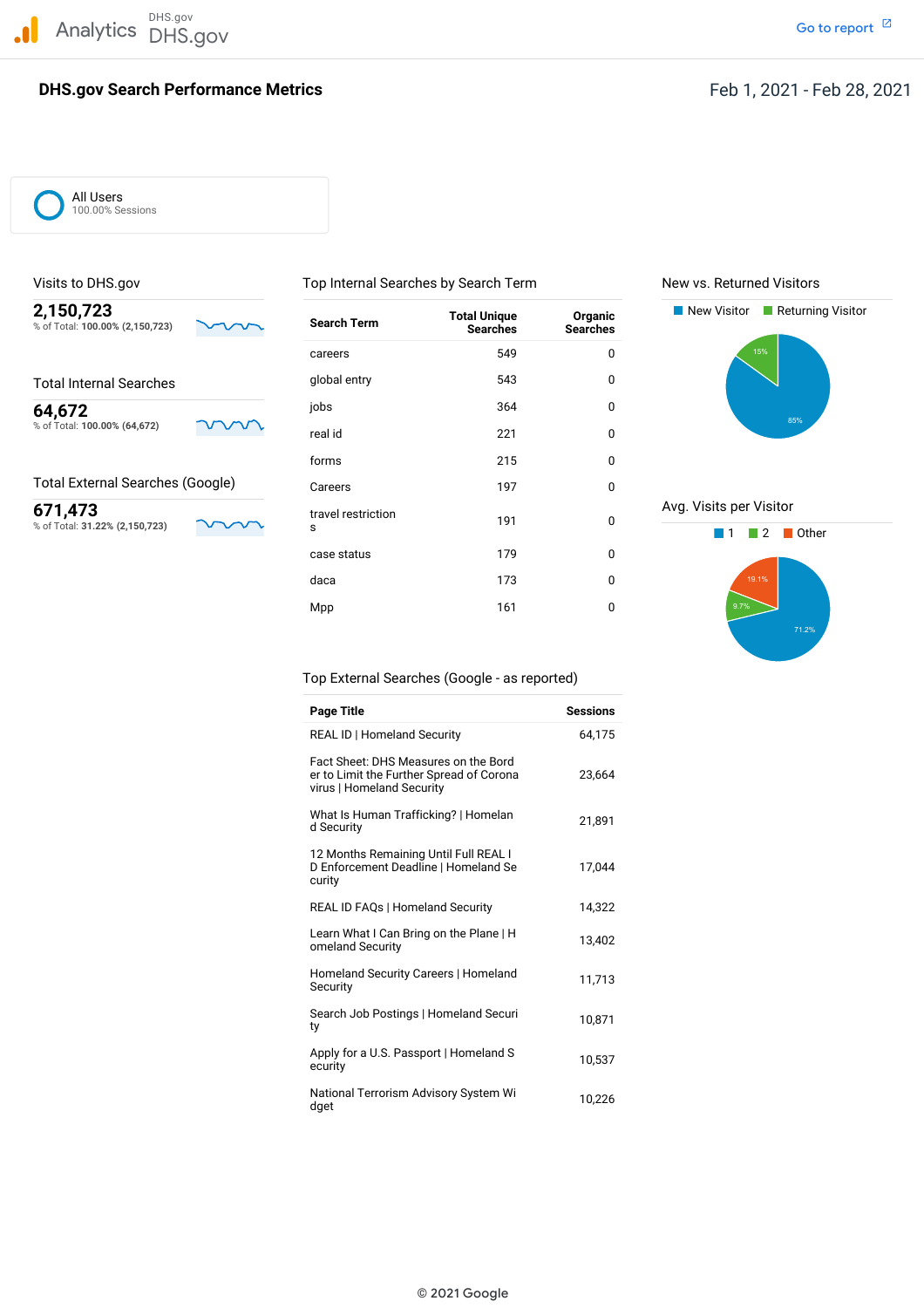# **DHS.gov Customer Satisfaction Survey**

Time Period: 02/01/2021‐ 02/28/2021

# **Overall Customer Satisfaction Score 69.69**

## **How would you rate your overall experience today? 65.56 Were you able to complete the purpose of your visit? 62.57 Would you still return to this website if you could get this information or service from another source? Answer Choices Responses Points Score** ▪ Outstanding 257 100 25700 ▪ Above Average 228 75 17100 **•** Average 254 50 27700 **12700 • Below Average 64** 25 1600  $\bullet$  Poor 68 0 0 0 0  $\bullet$ **Total 871 57100 Answer Choices Responses** 545 326 **871 Points** 100 0 **Score** 54500 **54500 86.76 Answer Choices Responses** 747 **Points** 100 0 **Score** 74700

| Will you recommend this website to a friend or colleague? |                  |               | 80.95 |
|-----------------------------------------------------------|------------------|---------------|-------|
| <b>Answer Choices</b>                                     | <b>Responses</b> | <b>Points</b> | Score |
| • Yes                                                     | 697              | 100           | 69700 |
| $\cdot$ No                                                | 164              | 0             | 0     |
| <b>Total</b>                                              | 861              |               | 69700 |

# **Please describe your experience finding your way around**

## NOTE: Excludes "Other" responses  **(navigating) DHS.gov today.**

▪ Yes ▪ No **Total**

▪ Yes ▪ No **Total**

**Encountered no difficulties**  ▪ Had technical difficulties (e.g. error messages, broken links) **.** Links did not take me where I expected **.** Links / labels are difficult to understand, they are not intuitive ▪ Navigated to general area but couldn't find the specific content needed **Too many links or navigational choices**  ▪ Would often feel lost, not know where I was **Answer Choices Total Responses** 474 29 29 39 143 31 37 **782 Points** 100 0 0  $\Omega$ 0  $\Omega$ 0 **Score** 47400 0 0 0 0 0 0 **47400**

## **How was your experience using our site search?**

NOTE: Excludes "Did not use search" and "Other" responses

| <b>Answer Choices</b>                                   | <b>Responses</b> | <b>Points</b> | Score        |
|---------------------------------------------------------|------------------|---------------|--------------|
| • Encountered no difficulties                           | 224              | 100           | 22400        |
| I was not sure what words to use in my search           | 31               | 0             | O            |
| • Results were not helpful                              | 67               | 0             | <sup>0</sup> |
| . Results were not relevant to my search terms or needs | 41               | 0             | 0            |
| • Results were too similar / redundant                  | 22               | 0             | <sup>0</sup> |
| . Returned not enough or no results                     | 34               | 0             | U            |
| • Returned too many results                             | 10               |               | <sup>n</sup> |
| Total                                                   | 429              |               | 22400        |

 $\Omega$ 

 $\Omega$ **74700**

**60.61**

114 **861**

**52.21**